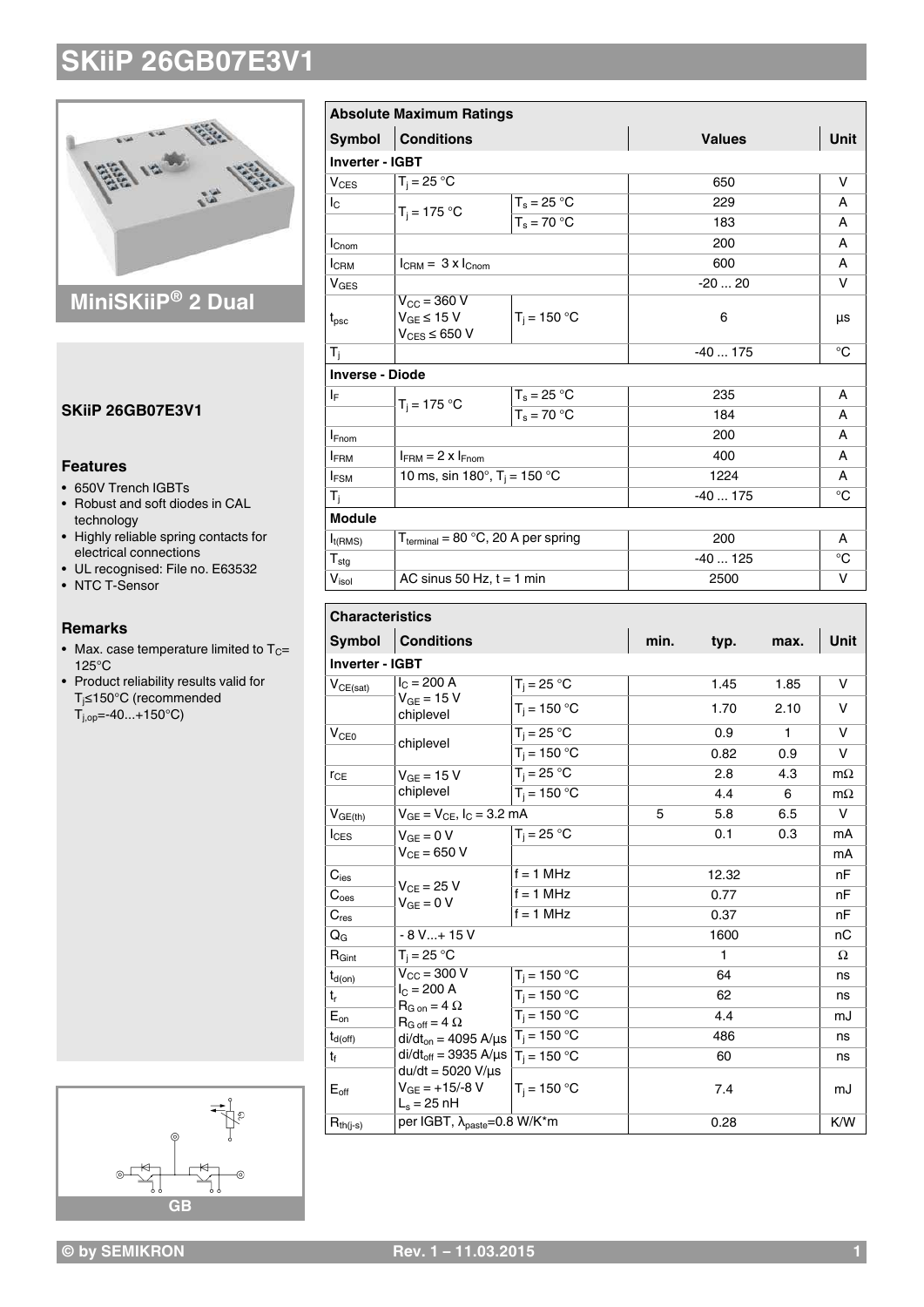

### **MiniSKiiP® 2 Dual**

### **SKiiP 26GB07E3V1**

### **Features**

- 650V Trench IGBTs
- Robust and soft diodes in CAL
- technology • Highly reliable spring contacts for electrical connections
- UL recognised: File no. E63532
- NTC T-Sensor

#### **Remarks**

- Max. case temperature limited to  $T_C=$ 125°C
- Product reliability results valid for Tj≤150°C (recommended  $T_{j,op} = -40...+150^{\circ}C$

| <b>Characteristics</b> |                                                                                                                                               |                |                |              |      |           |  |
|------------------------|-----------------------------------------------------------------------------------------------------------------------------------------------|----------------|----------------|--------------|------|-----------|--|
| <b>Symbol</b>          | <b>Conditions</b>                                                                                                                             |                | min.           | typ.         | max. | Unit      |  |
| <b>Inverse - Diode</b> |                                                                                                                                               |                |                |              |      |           |  |
| $V_F = V_{EC}$         | $I_F = 200 A$                                                                                                                                 | $T_i = 25 °C$  |                | 1.4          | 1.8  | v         |  |
|                        | $V_{GF} = 0 V$<br>chiplevel                                                                                                                   | $T_i = 150 °C$ |                | 1.4          | 1.8  | v         |  |
| $V_{F0}$               | chiplevel                                                                                                                                     | $T_i = 25 °C$  |                | 1            | 1.2  | v         |  |
|                        |                                                                                                                                               | $T_i = 150 °C$ |                | 0.9          | 1    | v         |  |
| ľF                     | chiplevel                                                                                                                                     | $T_i = 25 °C$  |                | 1.8          | 2.6  | $m\Omega$ |  |
|                        |                                                                                                                                               | $T_i = 150 °C$ |                | 2.7          | 3.9  | $m\Omega$ |  |
| <b>IRRM</b>            | $I_F = 200 A$<br>$di/dt_{off} = 3754 \text{ A/}\mu\text{s}$ $\boxed{T_i = 150 \text{ }^\circ\text{C}}$<br>$V_{GE} = -8 V$<br>$V_{CC} = 300 V$ | $T_i = 150 °C$ |                | 190          |      | A         |  |
| $Q_{rr}$               |                                                                                                                                               |                |                | 20.6         |      | μC        |  |
| $E_{rr}$               |                                                                                                                                               | $T_i = 150 °C$ |                | 4.5          |      | mJ        |  |
| $R_{th(j-s)}$          | per Diode, λ <sub>paste</sub> =0.8 W/K*m                                                                                                      |                |                | 0.35         |      | K/W       |  |
| <b>Module</b>          |                                                                                                                                               |                |                |              |      |           |  |
| $L_{CE}$               |                                                                                                                                               |                |                | 20           |      | nH        |  |
| $M_s$                  | to heat sink                                                                                                                                  |                | $\overline{2}$ |              | 2.5  | Nm        |  |
| W                      |                                                                                                                                               |                |                | 50           |      | g         |  |
|                        | <b>Temperature Sensor</b>                                                                                                                     |                |                |              |      |           |  |
| $R_{100}$              | $T_c = 100^{\circ}C$ (R <sub>25</sub> =5 kΩ)                                                                                                  |                |                | $493 \pm 5%$ |      | Ω         |  |
| $B_{25/85}$            | $R_{(T)}=R_{25}$ *exp[B <sub>25/85</sub> *(1/T-1/298)], [T]=K                                                                                 |                |                | 3420         |      | Κ         |  |

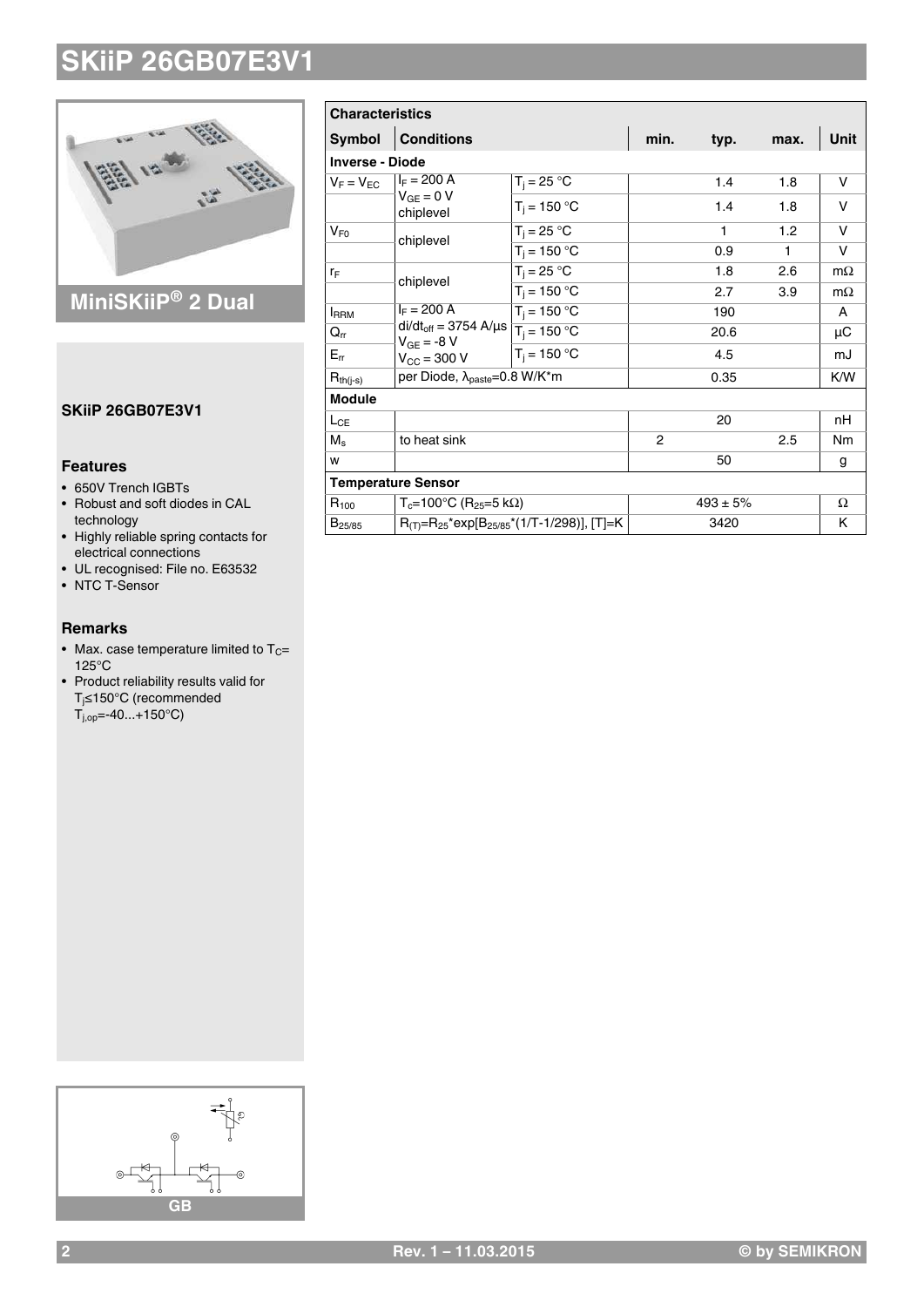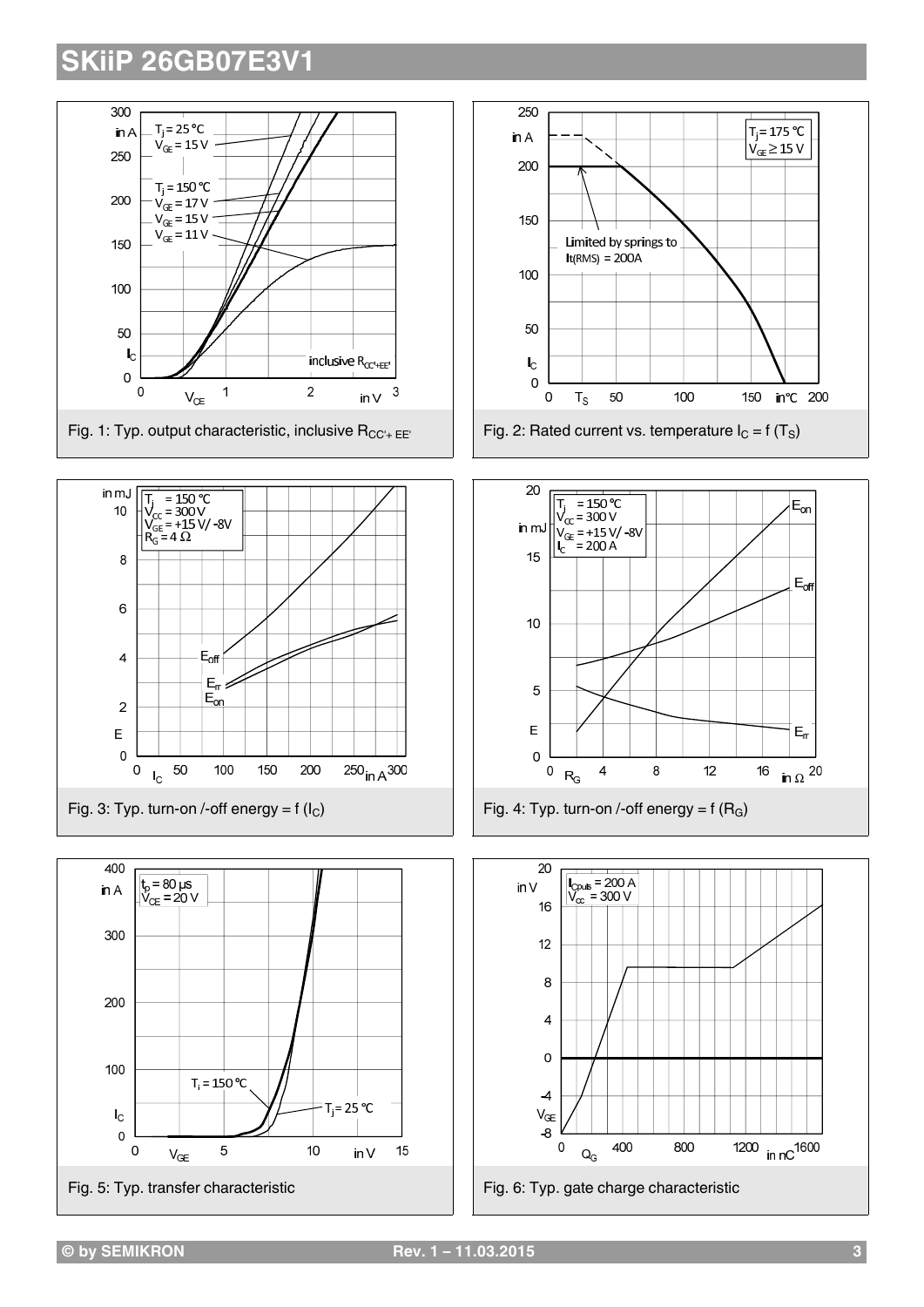